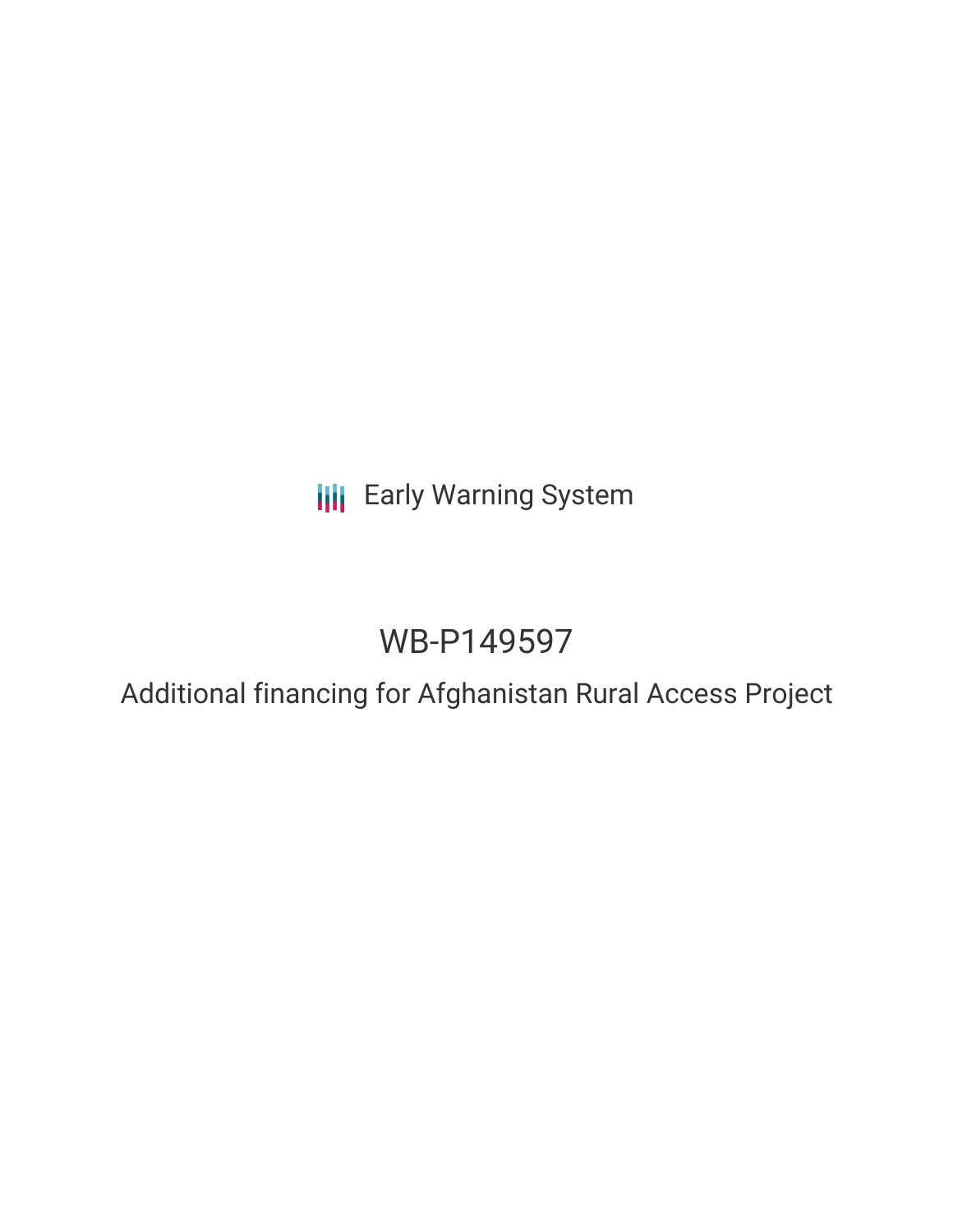

# **Quick Facts**

| <b>Countries</b>              | Afghanistan                            |
|-------------------------------|----------------------------------------|
| <b>Financial Institutions</b> | World Bank (WB)                        |
| <b>Status</b>                 | Active                                 |
| <b>Bank Risk Rating</b>       | B                                      |
| <b>Voting Date</b>            | 2017-06-13                             |
| <b>Borrower</b>               | <b>ISLAMIC REPUBLIC OF AFGHANISTAN</b> |
| <b>Sectors</b>                | Infrastructure                         |
| <b>Project Cost (USD)</b>     | \$155.00 million                       |
|                               |                                        |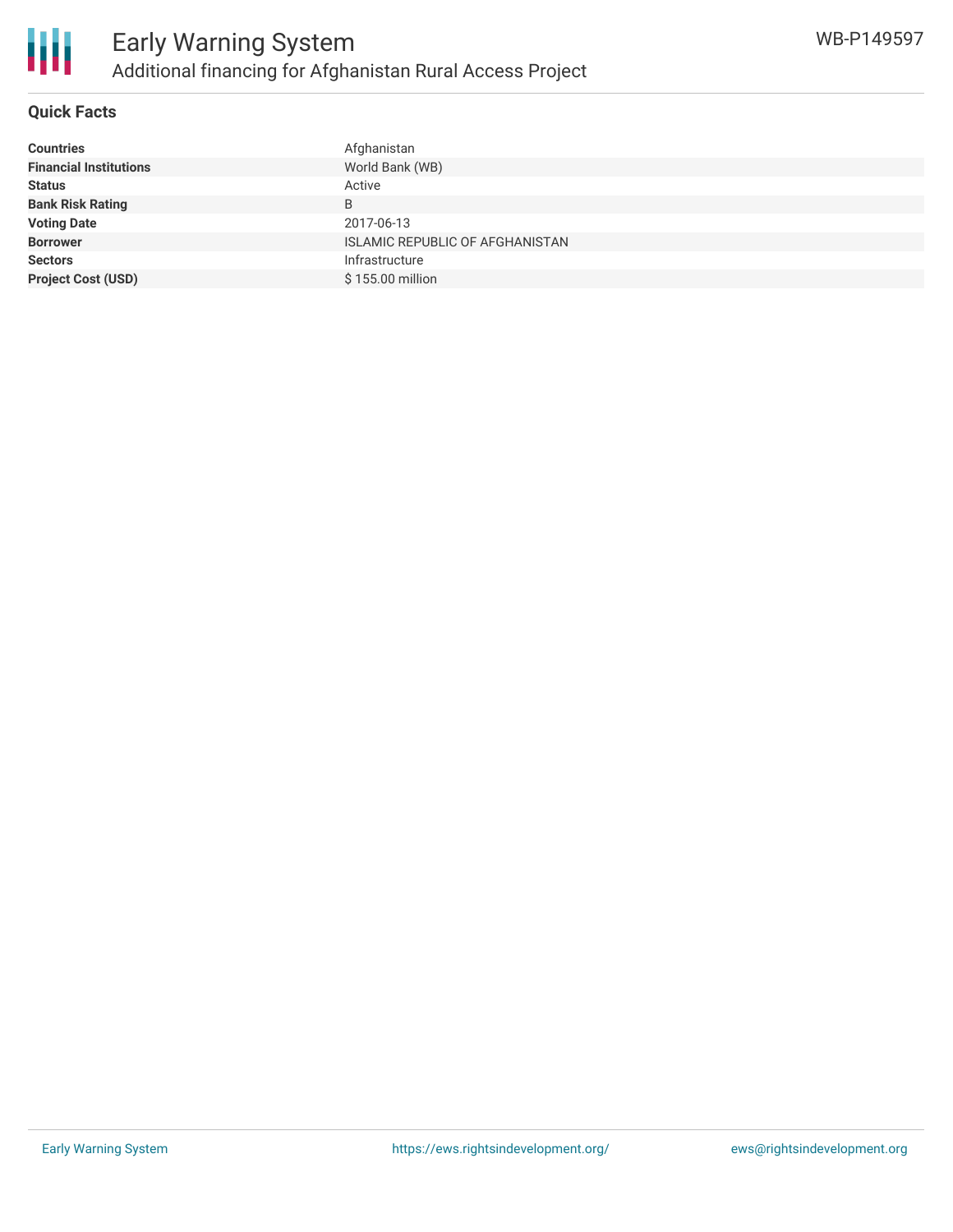

### **Project Description**

The objective of the Rural Access Project for Afghanistan is to enable rural communities to benefit from all-season road access to basic services and facilities. The proposed AF would help finance the costs associated with: (a) a US\$72 million financing gap which has resulted from the difference between the original cost estimates at the appraisal stage, and the revised costs from the detailed design (US\$69 million) largely because of an increased focus on climate resilience, and a financial loss due to IDA Special Drawing Rights (SDR) exchange rate fluctuations (US\$3 million); and (b) the scaling up of project activities (US\$83 million) to increase the coverage of all-season road access, and to expand the rural road network coverage to increase other project co-benefits, especially job creation.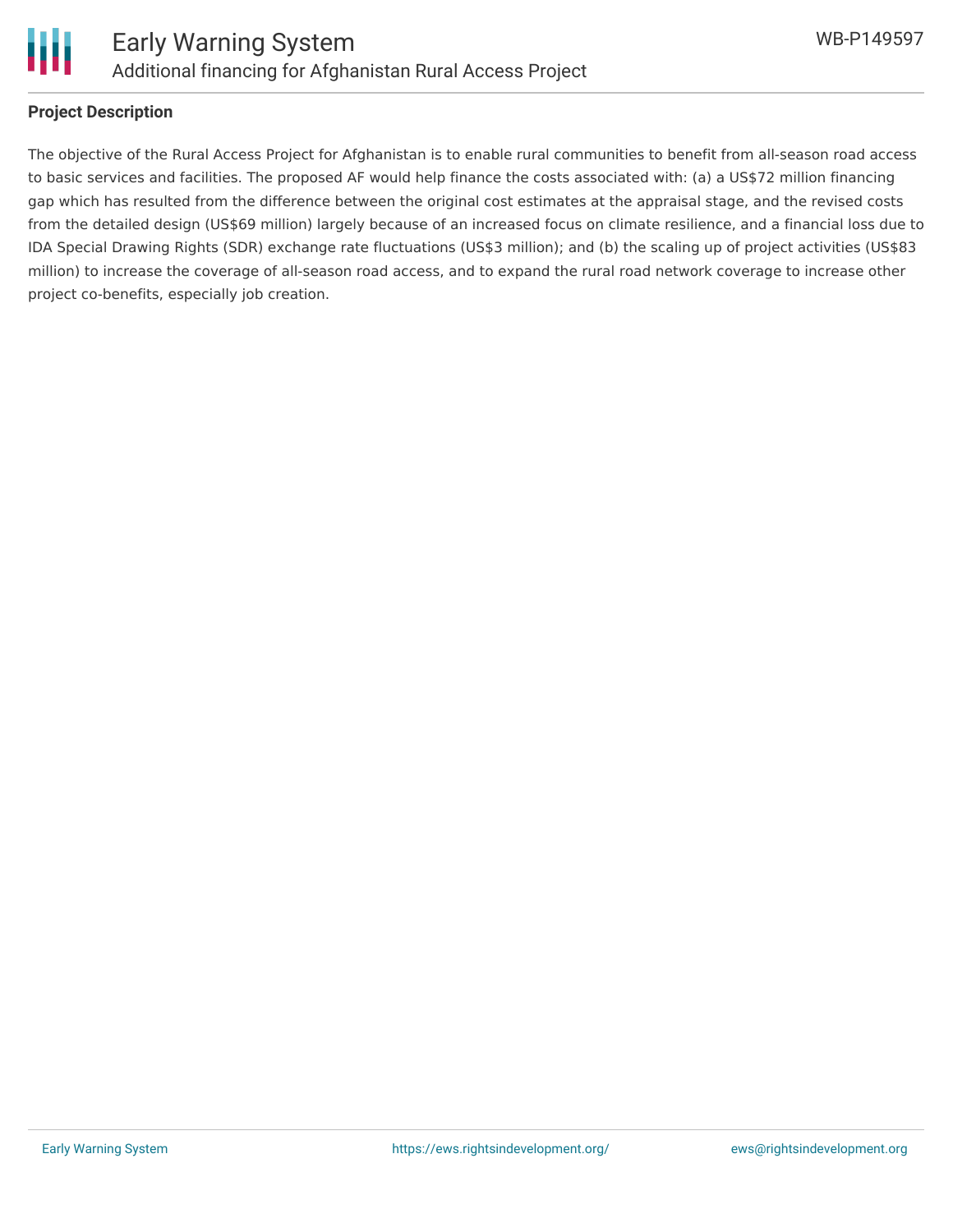

# **Investment Description**

World Bank (WB)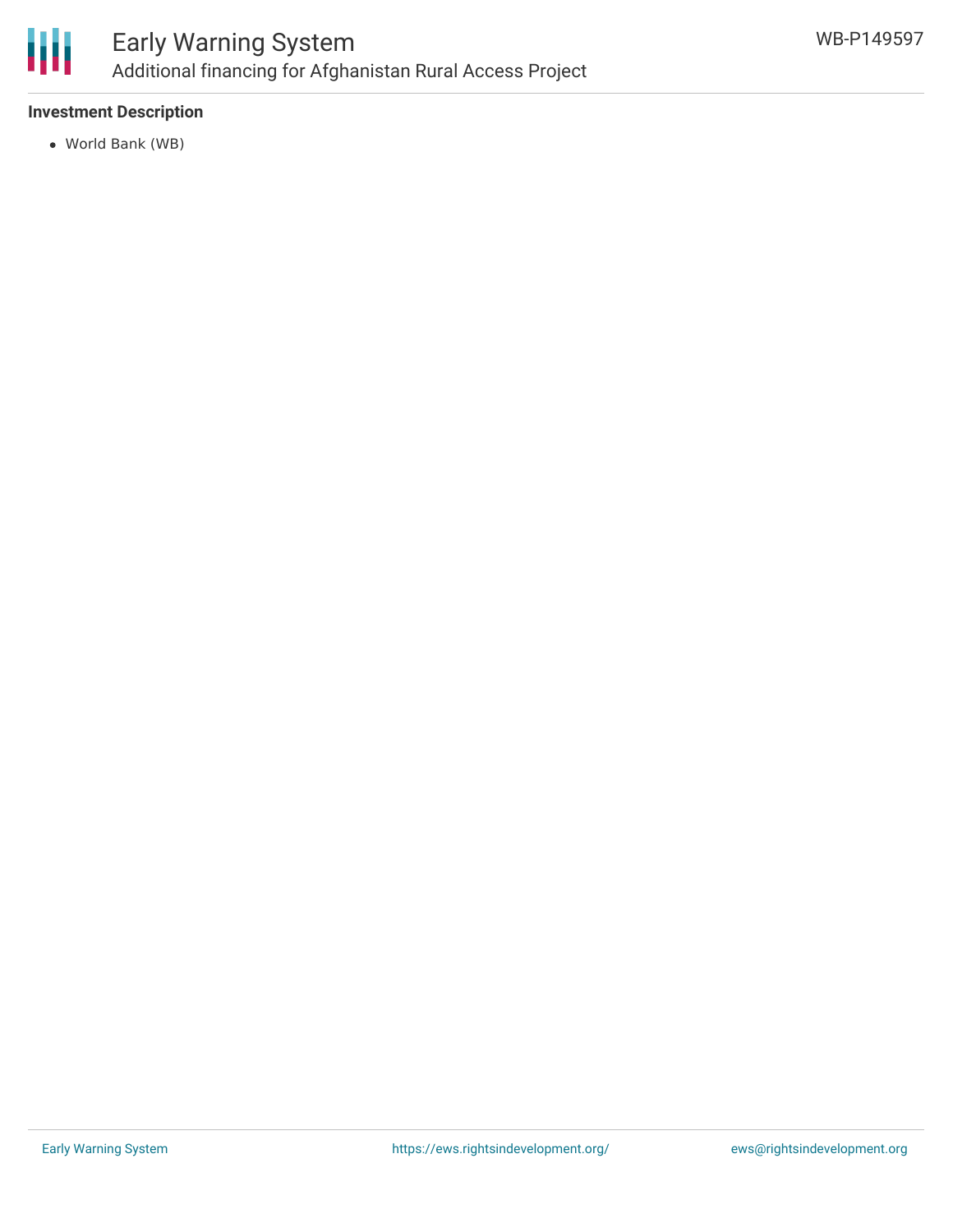

### **Contact Information**

ACCOUNTABILITY MECHANISM OF WORLD BANK

The World Bank Inspection Panel is the independent complaint mechanism and fact-finding body for people who believe they are likely to be, or have been, adversely affected by a World Bank-financed project. If you submit a complaint to the Inspection Panel, they may investigate to assess whether the World Bank is following its own policies and procedures for preventing harm to people or the environment. You can contact the Inspection Panel or submit a complaint by emailing ipanel@worldbank.org. You can learn more about the Inspection Panel and how to file a complaint at: http://ewebapps.worldbank.org/apps/ip/Pages/Home.aspx.